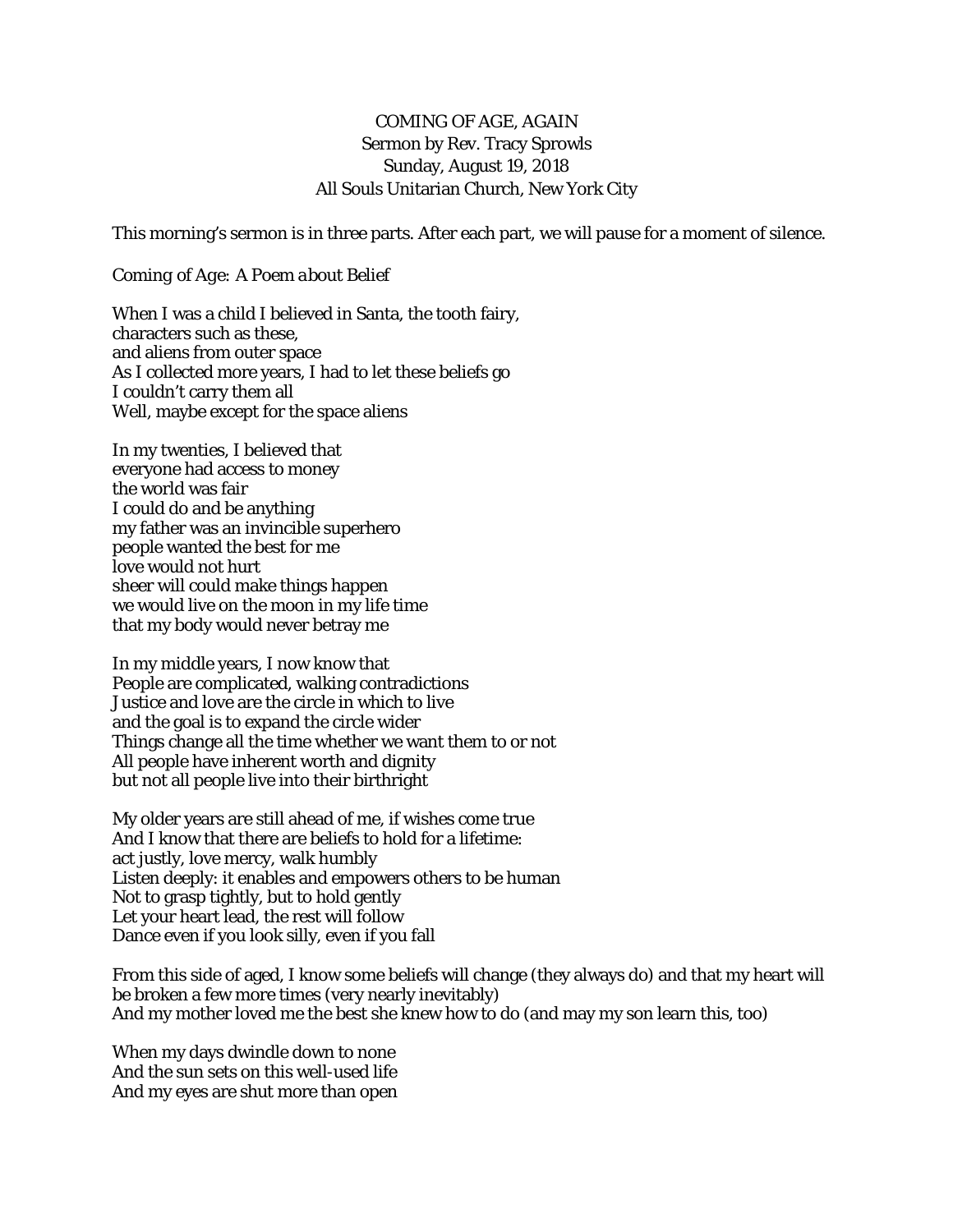May I carry one belief to my grave, that mine was the missing piece in someone else's heart.

## A moment of silence.

It may sound cliché to some but being a cliché does not take anything away from the truth of the statement, which is, that we are all on a journey. This journey is a journey of discovery because, ultimately, we all are looking for meaning in our lives, trying to understand our place in the world, seeking the Truth as we know it, attempting to live with dignity and integrity through heartache and joy, yearning for full lives and yet fearing the inevitable conclusion of it. The journey is to discover purpose, learn how best to live it in the world, and hopefully in some way make the world a little bit better.

As Unitarian Universalists, we know that our faith requires work from us individually and as a community. It challenges us because it is not about accepting a particular dogma or creed. It really is about the journey. Unitarian Universalism gives space to those who acknowledge this journey that we all share and an opportunity to do the exploring. And although our words we use to describe this journey may be different it is the same quest, the same center of wholeness for which we are seeking.

And, so the journey we all have embarked upon since we first asked the question *why* will ask us to explore all kinds of ideas and theologies. It will demand of us to ask questions and to seek the answers in a variety of ways and places. It asks of us to do the work of creating dialogue, going deeper in seeking clarity or even in allowing for confusion, and sometimes living in the pain and awe of not knowing. After all, we know the journey is not about arriving in some otherworldly place, but to create a home in this one.

*Now*, more and more these days, there are those who argue that religion is dying and that it has no place in a modern world where science explains everything and where community can be found almost anywhere. There are those who will suggest that religion is actually the source of many, if not most, of our problems and that the world would be better off it just faded away. Yet, I go back to the journey, the quest, and I can't help but think that religion still has a role to play in our lives today

As modern, adult people there might be this sense that we have it all together. But when we are open to the journey and all that that entails, we may come to suspect that we need help to discover our place or to be at home in this world. And not the help that reading a book or gathering information off of the internet will resolve. We need something to make us think, to challenge us in our choices, and to offer consolation in our losses and failures and set-backs.

While a lecture gives us information, a sermon has a different quality. It too conveys information but it can also actually change a life- through offering morality, guidance and consolation. And here is something else, a sermon hits upon the great truths over and over again rather than offering something new all the time. While we may crave the new and therefore exciting, what we need is to be reminded over and over again of the great truths- about Love, compassion, sacrifice, humility, radical hospitality and justice.

Sermons and therefore religion, through ritual and repetition, invites us to honor feelings and sacred moments that draw us out of ourselves and reminds of our connections to others. And religion reminds us that we are more than our brains but also hearts and bodies.